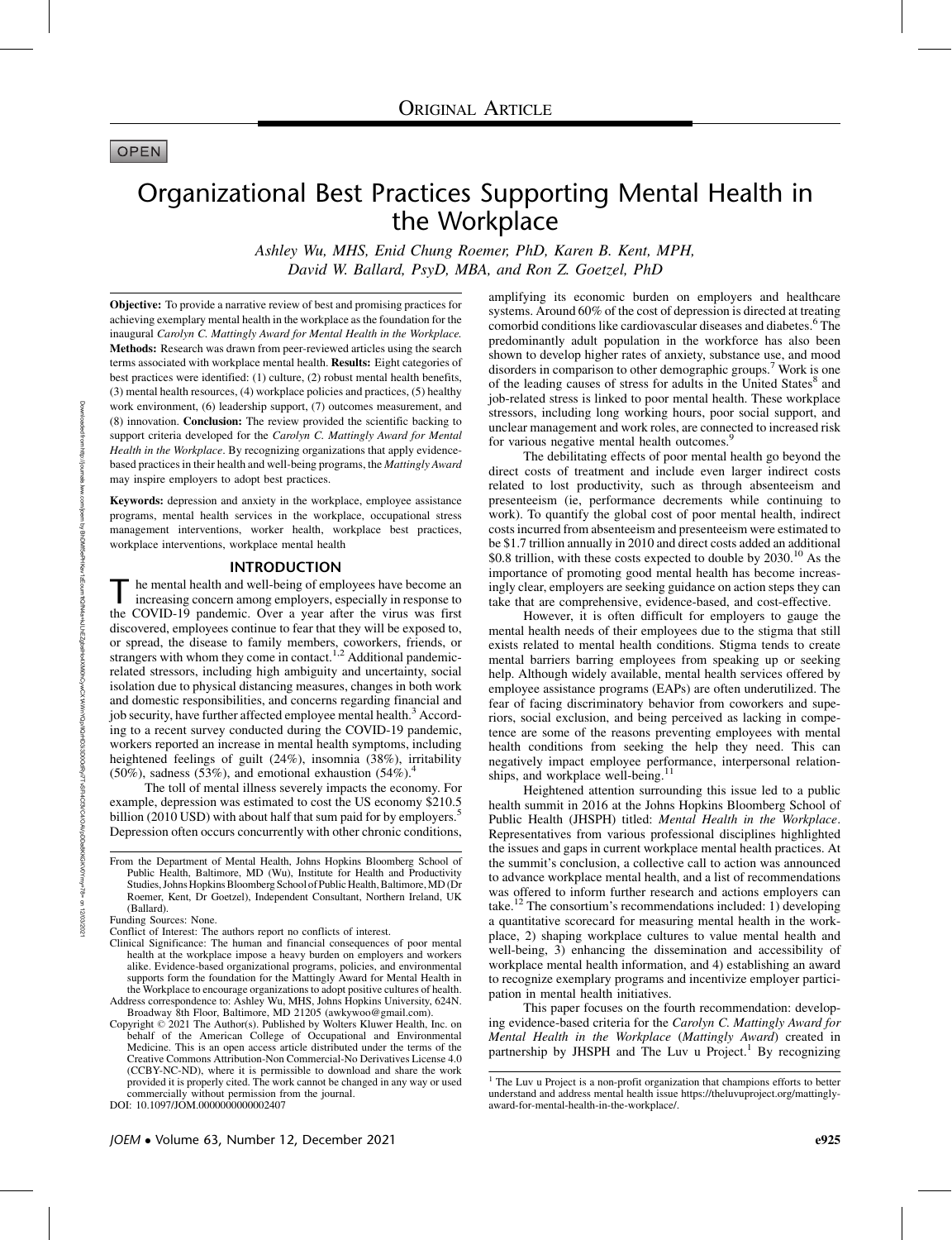exemplary efforts to promote workplace mental health, the award would elevate the reputation and brand of employers practicing corporate social responsibility and encourage other organizations to create a culture of mental health and well-being.

# METHODS

The process of this literature review was based on recommendations by experts in workplace mental health and practitioners at organizations with a strong track record of supporting mental health efforts in the workplace. An outcome-oriented approach was applied in building the criteria for winning the Mattingly Award.

To establish best and promising practices for the Mattingly Award, a literature search was conducted focused on mental health in the workplace and EAPs from both academic and industry sources. Most articles were peer-reviewed in scientific journals published in English during the period of 2000 to 2019. Studies excluded were those that only focused on workplace wellness without considering the mental health aspect of the program. Studies with results not specific to populations in the United States, or containing intervention carried out in non-workplace settings, were also omitted. Studies not specific to the United State were omitted because of the uniqueness of employee benefit schemes in the United State. For example, in the United StateS, health benefits for working-age adults are predominantly employer-funded, with employees bearing a significant burden of out-of-pocket costs; and mental health parity laws compel equal coverage for physical and mental health benefits.

The following terms were used to identify relevant articles: workplace mental health, EAPs, workplace interventions, workplace best practices, mental health services in the workplace, worker health, depression and anxiety in the workplace, and occupational stress management interventions. All search terms were adapted for each database. The following electronic databases were searched: Google Scholar (2000–2021), PsychINFO (2000–2021), and SCO-PUS (2000–2021). Articles were initially screened based on relevant titles, and each article was examined and evaluated based on the above inclusion and exclusion criteria.

A plethora of sources was consulted to inform the framework for the review. The main sources referenced included models of psychologically healthy workplaces that focus on the broad set of evidence-based practices and psychological principles employers can use to boost workers' overall well-being and organizational functioning.  $13-16$ 

The Mattingly Award was designed to be built on the foundation of these broad-based psychologically healthy workplace practices, with a specific focus placed on workplace mental health programs. Behavioral definitions for psychologically healthy workplace practices were noted based on real-world best practices. To qualify for the Mattingly Award, the applicant would first meet baseline criteria for general psychologically healthy workplace practices, which would then make the organization eligible for consideration for the Mattingly Award. Although best practices and award criteria were evaluated through a largely US-centric perspective, standards and references included in this paper shall provide a meaningful baseline against which multinational companies can evaluate their global programs, with the exception of health benefits coverage and access to providers are unique to the US workforce.

The CDC Worksite Health ScoreCard<sup>17</sup> served as another primary reference, especially for award criteria that involve workplace mental health benefits, stress management, and substance use disorders. Special attention was given to evaluating the strengths and weaknesses of different EAPs, as it has been noted that underutilization of EAPs may underscore the shortcomings of workplace mental health programs. Therefore, several EAP association websites were examined and referenced, including the EASNA as well as the Health Enhancement and Research Organization (HERO).

Reviewing best practices in organizations with substantial mental health support for their employees helped create a baseline against which existing practices could be judged. The main source referenced for establishing benchmarks and best practices were the American Heart Association Mental Health Report,<sup>7</sup> and specifically its company mental health program summaries section. If organizations wish to expand their focus beyond the scope of the United States, global norms and benchmarks including those available from WHO would be included in the vetting process for recognition of best practice programs.

# Recommendation for Award Criteria

With the evidence accumulating that a psychologically healthy workplace is linked to higher job satisfaction, motivation, and work performance, as well as reductions in turnover and healthcare costs for companies,<sup>16</sup> Mattingly Award program developers established criteria to be applied for the selection of best practice workplaces. Each of these criteria alone is limited in its effectiveness to improve employee well-being. However, when combined into a comprehensive program, there is sufficient evidence that a multi-component approach leads to favorable outcomes related to employee health and well-being.

Our review of literature and discussions with subject matter experts informed the development of the following eight Mattingly Award criteria (See Table 1).

# **Culture**

The importance of organizational culture is often overlooked, as most companies with previously established organizational structures already have recurrent behavioral patterns in the form of distinct power relationships and political structures, that are deeply embedded in their workplace environment.<sup>18</sup> These behavioral patterns will then influence other organizational variables and behaviors in the workplace. These variables may include the physical and social environment of the workplace, the workplace's values and norms, and the ''unconscious assumptions that make up the culture of an organization.''18 Thus, establishing a strong culture of mental health can make a difference in the awareness, utilization, and impact of programming efforts to build a mentally healthy workforce. Organizational culture includes components such as leadership and management behaviors, official policies or guidance documents, and common practices and expectations. Together, these reflect the shared values of the organization and can create an environment that is supportive (or unsupportive) of employee mental health.<sup>19</sup>

#### Robust Mental Health Benefits

Concurrent with having strong cultural support, companies need to provide robust health plan coverage for mental health services. Overly narrow mental health provider networks and high out-of-pocket costs are major deterrents for people seeking mental health treatment and often result in long-term suffering and further deterioration of their health.<sup>20</sup> These components include providing access to a large pool of mental health providers; offering a broad range of covered mental health benefits; reducing or eliminating cost-sharing for treatments; and eliminating unreasonable service limits such as the number of outpatient sessions covered, lifetime spending caps, and restrictive rules concerning prescription medication.

To comply with the MHPAEA requirements, companies are required to offer parity across physical and mental health treatments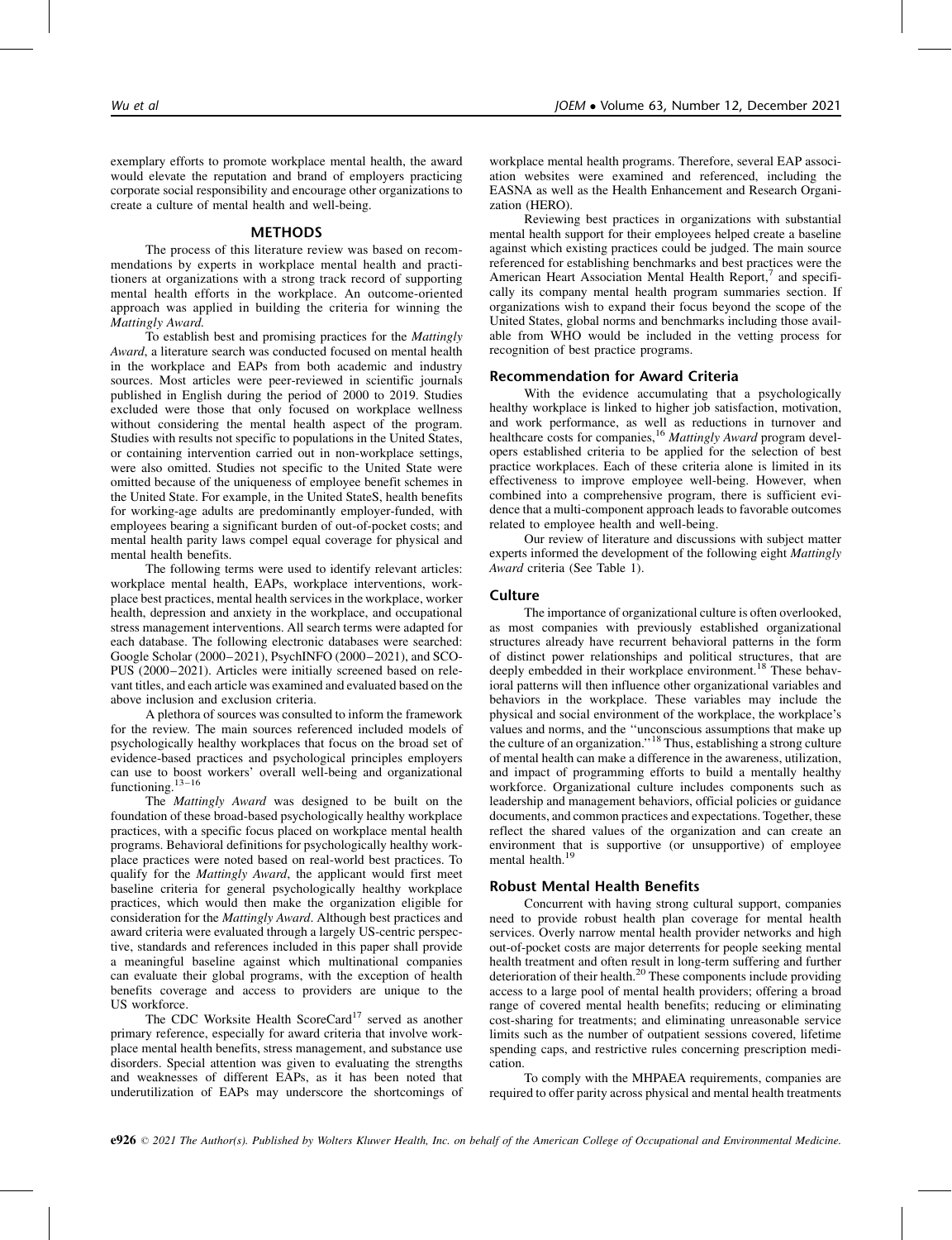|  |  |  | TABLE 1. Criteria for Mattingly Award Recognition |
|--|--|--|---------------------------------------------------|
|  |  |  |                                                   |

| Category                                      | <b>Description</b>                                                                                                                                                                                                                                                                                                                                                             |
|-----------------------------------------------|--------------------------------------------------------------------------------------------------------------------------------------------------------------------------------------------------------------------------------------------------------------------------------------------------------------------------------------------------------------------------------|
| Culture                                       | Positive organizational culture that supports employee mental health (eg, building mental health into the<br>organization's human capital strategy, governance and leadership emphasis on employee psychological well-<br>being, including mental health in organizational communications and materials)                                                                       |
| Robust mental health benefits                 | Health plan that provides affordable access to a broad range of mental health services<br>Accessibility considers the quality of care, availability of an adequate provider network, the reasonableness of<br>any service limits                                                                                                                                               |
| Employer-sponsored mental<br>health resources | Utilization of stress management practices that provide employee resources, address organizational issues that<br>٠<br>cause stress, and reduce physical and psychosocial stressors in the work environment<br>Mental health training<br>$\bullet$                                                                                                                             |
| Workplace policies and practices              | Robust EAP available that addresses the needs of a diverse workforce population<br>$\bullet$<br>Safety/ergonomics practices<br>$\bullet$                                                                                                                                                                                                                                       |
|                                               | Programs and/or policies to prevent sexual harassment, discrimination, workplace violence, and bullying/<br>incivility<br>Comprehensive efforts to promote diversity, equity, and inclusion                                                                                                                                                                                    |
| Healthy work environment                      | Opportunities to mentally recharge (eg, quiet rooms, promoting effective use of breaks and time off)<br>Infrastructure that supports healthy behaviors and self-care (eg, healthy food options, fitness facilities, open<br>٠<br>stairwells)<br>Opportunities for social connectedness and inclusion (eg, social gatherings, employee support groups, volunteer                |
| Leadership support                            | opportunities)<br>Leadership training on mental health awareness, sensitivity, and providing support to employees<br>٠<br>Crisis management training and protocols to respond to workplace violence and/or suicides<br>Modeling healthy behaviors (eg, leaders including mental health topics in communications, managers<br>$\bullet$<br>participating in workplace programs) |
|                                               | • Use of supportive supervision techniques (eg, providing effective performance feedback, managing conflict)<br>Managing work- and job-related factors that can affect mental health (eg, autonomy/control, monitoring<br>overwork, setting clear performance expectations)                                                                                                    |
| Positive outcomes                             | Increased awareness, utilization, and satisfaction with mental health programs and resources<br>٠<br>Improved employee mental health and well-being outcomes<br>٠<br>Reduction in stigma related to mental health<br>٠                                                                                                                                                         |
| Innovation                                    | Incorporation of technology or non-traditional programs/services that yield positive mental health outcomes<br>٠<br>Removal of barriers, making resources easily available<br>Creative communication strategies                                                                                                                                                                |

to address employee needs.<sup>21</sup> In addition, the Affordable Care Act built on the MHPAEA by expanding its requirements to include guaranteed access to mental health services for individual and small-group plans, mandated mental health and substance use disorder services as one of ten ''essential health benefits,'' and established a requirement for many insurance plans to cover preventive services such as mental health screenings.<sup>22</sup> A report published by the Congressional Budget Office noted private insurance companies pay 13% to 14% less for mental healthcare coverage than Medicare, despite paying 12% more than Medicare when covering services by other physician specialties, highlighting the growing gap of inadequate mental health coverage, resulting in higher cost-sharing payments.23Addressing this cost barrier is one of the keys to ensuring employees can afford needed mental health treatment. In addition to improving worker health, access to high-quality mental health services is also associated with positive organizational outcomes. For example, the treatment of depression has been shown to result in about a 40% to 60% reduction in absenteeism/presenteeism.<sup>24</sup>

# Employer-Sponsored Mental Health Resources

For employees experiencing challenges, both personal and work-related, companies often provide mental health counseling and support services through their EAPs. Depending on the EAP provider, scope of service offerings, program utilization, alignment with organizational culture, and the quality of care, EAP outcomes may vary.25 What originated as a program to address alcohol misuse in the workplace has expanded to include a myriad of services such as clinical assessments, brief counseling, and referral to community resources that provide counseling services including those focused on financial wellness.<sup>26</sup>

Over time, EAPs have evolved from their original models by expanding the types of services provided, partnering with insurance carriers, and offering mobile applications and telemedicine to ensure wider dissemination and accessibility of services to employees and dependents. $27$  This has helped destigmatize mental health help-seeking behaviors and elevated the role EAPs play in managing behavioral health risks.<sup>25</sup>

Companies that emphasize mental health in the workplace have EAPs that cover counseling, substance use treatment, and referrals to providers that are available and accept the company's insurance benefits. One of the main problems companies still face with EAPs is their low utilization rates.<sup>28</sup> Although a majority of civilian workers in organizations with 100 or more employees have access to an  $EAP<sup>29</sup>$  and despite substantial evidence indicating that EAPs increase the well-being of employees who actively use the services,<sup>30</sup> utilization averages just 2% for basic EAPs bundled with other benefits, and 8% for more comprehensive full-service EAPs.<sup>31</sup> A strong EAP program encourages utilization to ensure employee needs are met and that employees who require help are aware of, and can access, the services provided. In terms of assessing whether employee mental health needs are being met, EAP usage alone would not be a sufficient indicator, multi-method assessment is required to contextualize usage of EAP services within a healthy or unhealthy company culture.

Workplace stress has been identified as one of the biggest sources of employee anxiety and depression, and chronic stress can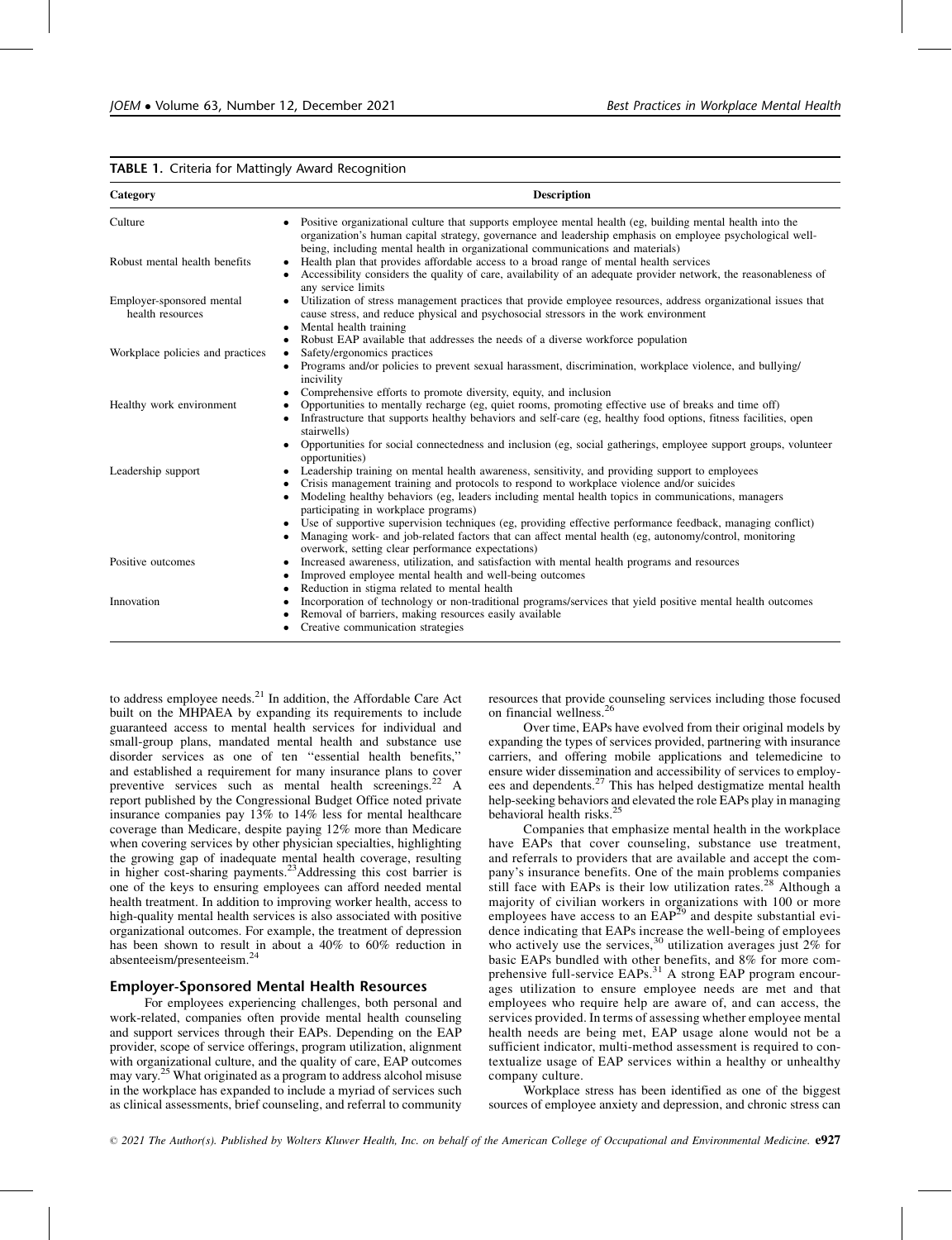even have prolonged negative impacts on one's psychological and physical well-being.<sup>32</sup> A study examining EAP impact on clinical outcomes demonstrated employees that accessed EAP services fared better clinically than those who did not. $33$  To address the needs of diverse workforce populations, EAP professionals are trained to identify and address underlying issues that negatively affect employee mental health.<sup>33</sup>

Aside from offering EAPs, employers may also provide other types of stress management programs designed to alleviate symptoms of stress and anxiety and improve blood pressure and cholesterol levels.34 They can be stratified into several categories: CBT, relaxation/meditation/mindfulness techniques, organization/system restructuring, multimodal, or alternative interventions.<sup>35</sup>

As workplace stress is directly linked to safety, health, and well-being outcomes, employers are focusing more attention on organizational factors that induce stress and are developing pro-<br>grams to address these stressors.<sup>36</sup> Work-related stress stems from various sources, such as heavy workloads, lack of autonomy and control, work-life conflict, increased technological demands, and unpredictable schedules.<sup>36</sup> Ways to prevent and reduce stress include ensuring workload aligns with employee capabilities and resources, providing opportunities for career development, and improving communication and management support at the supervisor level. $\frac{3}{2}$ 

# Workplace Policies and Practices

Preventing and addressing accidents and injuries, sexual harassment, discrimination, workplace violence, and bullying/ incivility is critical to creating a psychologically healthy and safe work environment. Discrimination, harassment, and bullying in the workplace can provoke psychological and physiological stress responses, resulting in chronic health conditions.<sup>38</sup> Imbalance in gender or racial composition of the workplace may also influence employee experiences of injustice, such as unequal treatment or limited opportunities.<sup>39</sup> Toxic work behaviors can cause long-term distress from negative emotions, resulting in increased staff turnover, decreased job satisfaction, and poor work performance and attrition, which can be destructive to employees and organizations alike.<sup>40</sup>

Policies and training can help reduce or eliminate such toxic behaviors in a timely manner. Including training on normative behaviors and consequences related to bullying, harassment, and discrimination in workplace orientation programs, and educating employees about their right to confidentially report these issues to human resources personnel,<sup>41</sup> can improve the fit between employee expectations and organizational practices as well as empower employees with mental health conditions.<sup>42</sup>

In terms of preventing injuries, ergonomic office design concepts need to be taken into consideration. The office location, layout, and workspace have the potential to impact workers' mental and physical well-being.<sup>43</sup> By optimizing the fit between employees and work environments through the system and job design, occupational risk factors for musculoskeletal, mental, and cardiovascular health could be minimized. Work-related musculoskeletal injuries like lower back pain and tendonitis resulting from physically strenuous jobs, often cause chronic health problems and disability in later stages in life. Protective ergonomic factors include promoting health-conscious attitudes, coworker support, reduction in repetitive work, and better work postures.<sup>4</sup>

#### Healthy Work Environment

Creating a supportive work culture is crucial in enhancing individual mental health. To establish this, there need to be strategies in place that involve changing the ''physical surroundings and social, economic, or organizational systems'' to promote and enhance workplace mental health.<sup>45</sup>

Supportive work environments provide opportunities for social connectedness and self-care. Creating an inclusive and connected work environment is a social process that involves organizational responsiveness to achieve mutual understanding and make accommodations for people with mental health conditions.<sup>42</sup> Availability of opportunities for stress recovery and mental recharge such as having quiet rooms on-site to rest in, as well as breaks from work including vacation days, work-free weekends, and ''real'' lunch breaks is found to be associated with positive mood, less fatigue and a decrease in employee burnout.<sup>46</sup> Modifying the physical and social environment helps cultivate a culture that is conducive for workers to thrive and promotes overall well-being.<sup>4</sup>

In addition, a holistic work environment is one that provides adequate support to meet employees' nutrition and fitness needs, for instance, having healthy food choices in staff cafeterias and providing nutrition education. Not every workplace has the capacity to provide on-site fitness facilities, but employers can lower the barriers to exercise by providing subsidized fitness club memberships or conducting activity challenges.<sup>7</sup> According to a study that examined employee health using the validated SF-36 mental health scale, participants of workplace wellness programs demonstrated reduced stress levels, improved social satisfaction, increased energy levels, and improvement in self-efficacy and quality of life upon program completion.<sup>48</sup>

# Leadership Support

Consistent and open leadership support plays an important role in influencing workplace climate and employee attitudes toward mental health. Workplace mental health policies cannot be implemented without the support of company leadership at all levels of the organization. The emphasis that leaders place on improving mental health in the workplace consequently shapes employee perceptions of the company's commitment to health promotion.<sup>49</sup> Making mental health an integral part of corporate leadership is an important step in destigmatizing mental health issues. Training for leaders to address work performance issues facilitates the development of active channels of communication for employees to learn about mental health benefits, resources, and the importance of emotional well-being. Educating leaders in tailoring their management style to the needs of employees is key to bridging the gap between employee mental health needs and resources available to address those needs. Because employees may feel reluctant to openly discuss their mental health challenges, leaders can take the initiative of modeling desired behaviors and providing support services to address workplace stressors and psychological impediments to individual and team well-being.

Implementing positive leadership practices can serve as a foundation for building and maintaining a positive organizational climate. Having workplace leaders take on roles of wellness champions can be encouraging to employees when they are facing mental health issues. Not only can this improve recognition of mental health problems and promote help-seeking behavior but also increases the likelihood of effective treatment delivery.50

Managers at all levels can demonstrate supportive supervision techniques by bringing employees together to actively identify and address sources of stress and help mediate work-life conflicts.<sup>36</sup> This has been shown to be associated with positive impacts on employee job satisfaction, physical health, and workplace productivity.<sup>3</sup>

#### Outcomes Measurement

To establish the impact of organizational mental health efforts, it is crucial to measure employee mental health and wellbeing outcomes. Indicators of success can include increased EAP awareness, utilization of and satisfaction with available resources, and a reduction in stigma related to mental health. Currently, there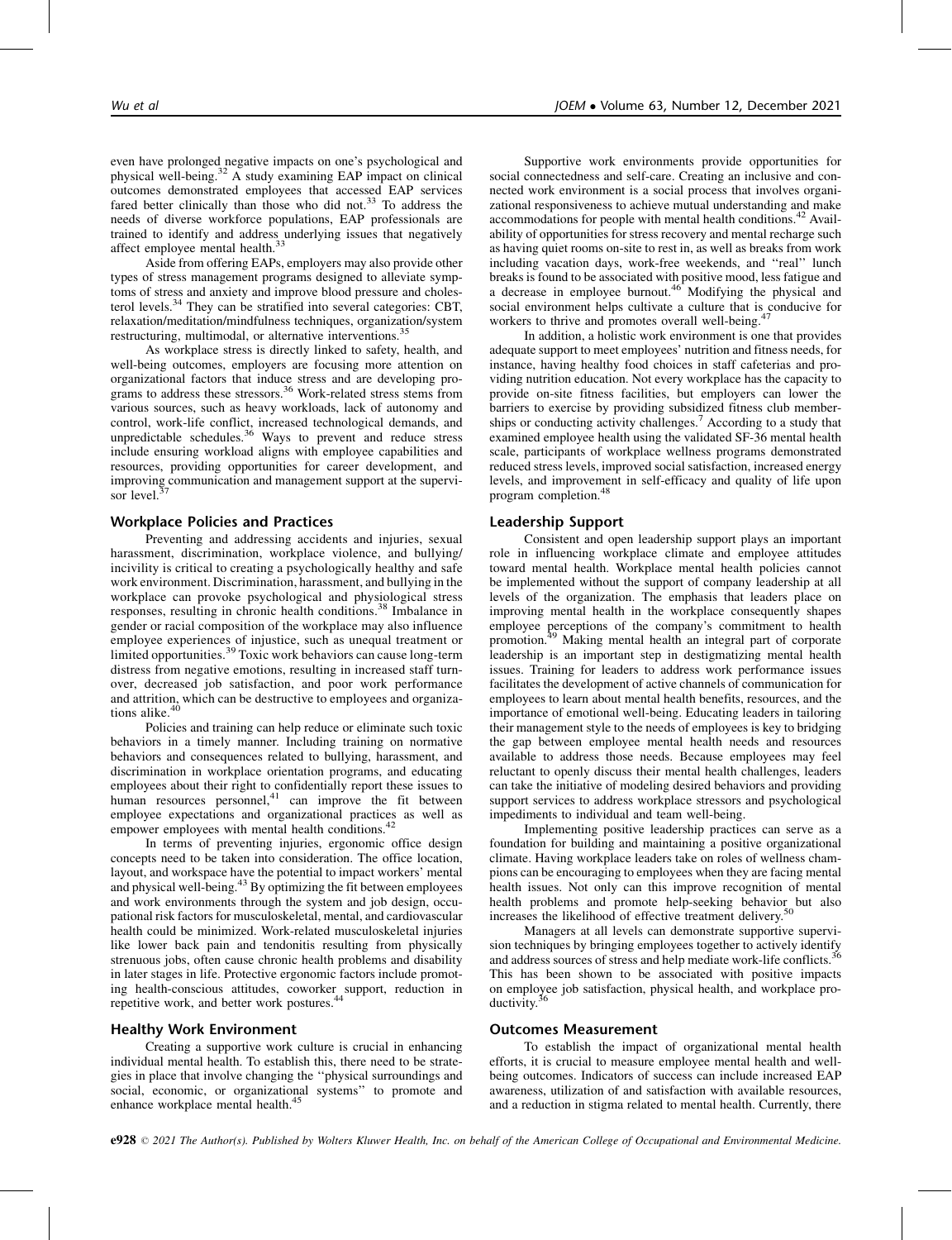are no standardized guidelines on what is viewed as ''success'' metrics in a workplace mental health program. Success can be measured in terms of the programs, policies, and environmental supports that promote a healthy company culture; engagement with and satisfaction with one's job, supervisors, and colleagues; enrollment in health-promoting programs and services; and reduced incidence of mental health problems, as well as improvement in psychological well-being indicators. It is important that employers clearly state their overall goals and objectives for such programs ahead of time and continue to monitor the key metrics linked to those goals and objectives continuously throughout the life of the program. The Mattingly Award will focus on the key structure, process, and outcome measures reflective of exemplary workplace mental health programs.

Stigma reduction programs aim to improve mental health knowledge, attitudes, and behaviors regarding mental illness in the workplace. Discrimination against those suffering from mental illness is still rampant in workplace settings as illustrated by a study reporting that 47% of the general public expressing an unwillingness to work with people diagnosed with depression, and  $30\%$  unwilling to socialize with them.<sup>51</sup> Concerns about disclosing mental health status are often related to ''fear of social exclusion, lack of opportunities for advancement, and over-inferring of mistakes to illness."<sup>52</sup>

Positive outcomes indicate healthy work cultures that are encouraging, humanizing, and emphasize employee well-being. Conversely, negative outcomes may reflect unhealthy work cultures that include high stress, unmanaged risk factors, hazardous or unpleasant work conditions, and in more extreme cases, discrimination, harassment, and dysfunctional power dynamics that can devolve into violent or otherwise hostile work environments. Evaluation of these outcomes can be carried out using simple assessment tools and surveys that determine employee overall well-being and the effectiveness of workplace interventions. Assessment tools can be categorized into psychosocial, organizational, and environmental categories. Examples of psychosocial tools include surveys such as PHQ-9, GAD-7, self-reported stress, and resilience measures; organizational tools may include the CDC Worksite Health ScoreCard,<sup>5</sup> the HERO Scorecard,<sup>54</sup> and the Workplace Health Achievement Index55 promoted by the American Heart Association. Environmental assessments focus on identifying and addressing workplace health and safety hazards and may include ensuring that workspaces are ergonomically designed to avoid injury, eliminating exposures to chemical or biological toxins, providing personal protective equipment such as N95 face masks and protective clothing, and implementing adequate security measures to reduce the risk of workplace violence.

#### Innovation

The ubiquity of technology and the increased interconnectivity of the modern world has given rise to several innovative approaches to address workplace mental health. Some of these initiatives focus on technological approaches, whereas others are more theory-based and grounded in removing barriers and making resources more accessible.

The rise of tele-mental health innovations is one interesting by-product of telehealth technologies. Increasingly, companies are turning to mobile apps that focus on training mindfulness, enhancing cognitive performance, and addressing work-related stressors.<sup>56</sup> E-health interventions have been observed to be targeted, guided, and present a low risk of bias in addressing depression and anxiety symptoms. There is growing evidence that mobile platforms can achieve favorable results in delivering care.<sup>56</sup> Many employers expect that these technological innovations will target unaddressed needs resulting from the underutilization of EAPs, by empowering employees to track and monitor their mental health needs, as well as connect them with relevant resources while ensuring privacy.<sup>50</sup>

With more employers increasing emphasis on behavioral health offerings to meet the health needs of employees and their families,<sup>57</sup> there is a growing demand for novel solutions that help increase awareness and access to care resources. With healthcare mobility solutions becoming increasingly cost-efficient and integrated as a part of primary care, employers can offer behavioral health services at the workplace by partnering with providers in developing tailored mental health plans that meet each organization's unique preventive and care solutions.<sup>57</sup>

#### **DISCUSSION**

The goal of the Mattingly Award is to recognize best practices in mental health in the workplace and encourage employers to develop organizational cultures that support and promote positive well-being. This review of best practices was used to develop the Mattingly Award criteria for evaluating applications.

Based on the findings, the criteria for the award have been determined and categorized into eight elements that serve as the baseline for developing a scoring system for the award. The scoring system will provide applicant organizations feedback on their use of evidence-based mental health practices in their workplaces and consider their performance relative to their peers using the criteria outlined.

The Mattingly Award, which will launch in 2022, is intended to incentivize organizations to demonstrate social responsibility and improve workplace performance and well-being by encouraging a positive workplace mental health culture.

# **CONCLUSION**

In this review, we highlighted the prevalent yet underaddressed issue of mental health in the workplace, identified eight categories of best practices, and developed criteria for the Carolyn C. Mattingly Award for Mental Health in the Workplace. We acknowledge the lack of discussion on organizations of different sizes is currently a limitation of our study due to the complexity of organizational structures. Companies should seek to address the issue of employee mental health in ways that are tailored to their specific organizational challenges and best fit the identified needs of their employees. For instance, organizations of smaller sizes need not follow the same standards as multinational corporations. A targeted approach by each company tailored best to their employees' needs would be more effective than one that offers an extensive selection of options that do not address any of the highlighted needs. The best program will be one that addresses the larger cultural issue of creating a work environment that supports employee mental health while providing services or benefits at low or no cost. As our recognition program advances with more materials and input from companies of different sizes, industries, and workforce, our criteria would be further adjusted. As health and wellness services and their financing vary by country, the current focus of the award is placed on US-based initiatives. A similar approach should be applied in future research that takes a global focus to gain a deeper understanding of the cultural differences across nations and needed customization to address workplace mental health.

Promoting positive mental health in the workplace is a complex process that requires collaboration across several leadership levels. While work can play a positive role in contributing to worker well-being, it can also become harmful and toxic when there is a lack of social support and unhealthy organizational culture. Therefore, by recognizing employers that put in place intentional efforts to protect the well-being of their workers and promote a culture of health, the *Mattingly Award* hopes to inspire more organizations to adopt best practices in mental health for their own employees.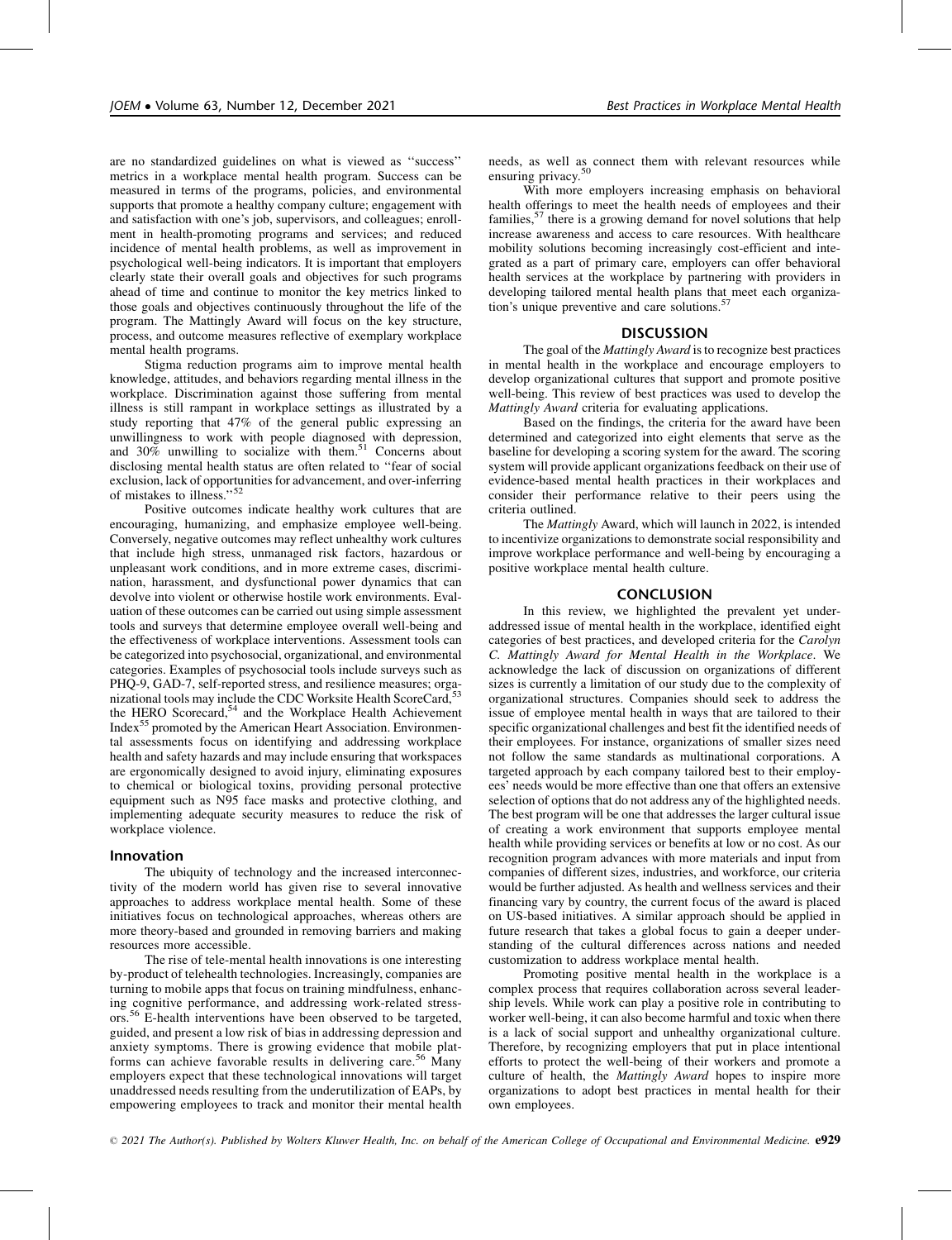#### **REFERENCES**

- 1. Mertens G, Gerritsen L, Duijndam S, Salemink E, Engelhard I. Fear of the coronavirus (COVID-19): predictors in an online study conducted in March 2020. J Anxiety Disord. 2020;74. doi:10.31234/osf.io/2p57j. Accessed April 20, 2021.
- 2. Mental Health America. The Mental Health of Healthcare Workers in COVID-19. Mental Health America. Published 2020. Available at: [https://mhanational.org/mental-health-healthcare-workers-covid-19. Accessed](https://mhanational.org/mental-health-healthcare-workers-covid-19) [April 20, 2021.](https://mhanational.org/mental-health-healthcare-workers-covid-19)
- 3. AXA Asia & Columbia University WHO Centre for Global Mental Health. Supporting Mental Health of Employees During and Beyond COVID-19. Published 2020. Available at: [http://axa.backtoofficemindhealthandpractical](http://axa.backtoofficemindhealthandpracticalguides.monilab.net/mentalhealthguide_toc.html)[guides.monilab.net/mentalhealthguide\\_toc.html. Accessed April 20, 2021.](http://axa.backtoofficemindhealthandpracticalguides.monilab.net/mentalhealthguide_toc.html)
- 4. Elflein J. Coronavirus Impact Mental Health Symptoms Workers 2020. Percentage of Workers Who Reported Select Mental Health Symptoms Since the Coronavirus Outbreak in 2020. Published December 15, 2020. Available at: [https://www.statista.com/statistics/1169854/covid-related](https://www.statista.com/statistics/1169854/covid-related-mental-health-symptoms-in-workers)[mental-health-symptoms-in-workers/. Accessed April 26, 2021.](https://www.statista.com/statistics/1169854/covid-related-mental-health-symptoms-in-workers)
- 5. Greenberg PE, Fournier AA, Sisitsky T, Pike CT, Kessler RC. The economic burden of adults with major depressive disorder in the United States (2005 and 2010). J Clin Psychiatry. 2015;76:155-162.
- 6. Kessler RC. The costs of depression. Psychiatr Clin North Am. 2012;35:  $1 - 14.$
- 7. American Heart Association. Mental Health: A Workforce Crisis. Published March 25, 2019. Available at: [https://ceoroundtable.heart.org/wp-content/](https://ceoroundtable.heart.org/wp-content/uploads/2018/12/Mental-Health-Full-Report-March-25-2019.pdf) [uploads/2018/12/Mental-Health-Full-Report-March-25-2019.pdf. Accessed](https://ceoroundtable.heart.org/wp-content/uploads/2018/12/Mental-Health-Full-Report-March-25-2019.pdf) [April 26, 2021.](https://ceoroundtable.heart.org/wp-content/uploads/2018/12/Mental-Health-Full-Report-March-25-2019.pdf)
- 8. American Psychological Association. Stress in America: The State of Our Nation. Published November 1, 2017. Available at: [https://www.apa.org/](https://www.apa.org/news/press/releases/stress/2017/state-nation.pdf) [news/press/releases/stress/2017/state-nation.pdf. Accessed April 26, 2021.](https://www.apa.org/news/press/releases/stress/2017/state-nation.pdf)
- 9. Michie S, Williams S. Reducing work related psychological ill health and sickness absence: a systematic literature review. Occup Environ Med. 2003;60:3–9.
- 10. Trautmann S, Rehm J, Wittchen HU. The economic costs of mental disorders. EMBO Rep. 2016;17:1245–1249.
- 11. National Alliance on Mental Illness. Here are NAMI's Three Steps for Being StigmaFree. NAMI. Available at: [https://www.nami.org/stigmafree.](https://www.nami.org/stigmafree) [Accessed April 26, 2021.](https://www.nami.org/stigmafree)
- 12. Goetzel RZ, Roemer EC, Holingue C, et al. Mental health in the workplace. J Occup Environ Med. 2018;60:322–330.
- 13. Grawitch MJ, Gottschalk M, Munz DC. The path to a healthy workplace: a critical review linking healthy workplace practices, employee well-being, and organizational improvements. Consult Psychol J Pract Res. 2006;58: 129–147.
- 14. Grawitch MJ, Ballard DW. The Psychologically Healthy Workplace: Building a Win-Win Environment for Organizations and Employees. 1st ed, American Psychological Association; 2016.
- 15. Day A, Kelloway K, Hurrell JJ. Workplace Well-Being: How to Build Psychologically Healthy Workplaces. Wiley-Blackwell; 2014.
- 16. American Psychological Association. Psychologically Healthy Workplace Awards. Published March 2019. Available at: [https://www.apa.org/applied](https://www.apa.org/applied-psychology/phwa-2019-winners)[psychology/phwa-2019-winners. Accessed April 26, 2021.](https://www.apa.org/applied-psychology/phwa-2019-winners)
- 17. Centers for Disease Control Prevention. CDC Worksite Health Score Card Scoring Methodology, Evidence and Impact Ratings and Supporting Citations. Atlanta: U.S. Department of Health and Human Services; 2019.
- 18. Hersen M, Thomas JC. Handbook of Mental Health in the Workplace. Thousand Oaks: Sage Publ; 2002.
- 19. Kent K, Goetzel RZ, Roemer EC, Prasad A, Freundlich N. Promoting healthy workplaces by building cultures of health and applying strategic communications. J Occup Environ Med. 2016;58:114-122.
- 20. National Alliance on Mental Illness (NAMI). The Doctor is Out: Continuing Disparities in Access to Mental and Physical Health Care. NAMI. Published November 2017. Available at: [https://www.nami.org/Support-Education/](https://www.nami.org/Support-Education/Publications-Reports/Public-Policy-Reports/The-Doctor-is-Out/DoctorIsOut) [Publications-Reports/Public-Policy-Reports/The-Doctor-is-Out/DoctorIsOut.](https://www.nami.org/Support-Education/Publications-Reports/Public-Policy-Reports/The-Doctor-is-Out/DoctorIsOut) [Accessed May 16, 2021.](https://www.nami.org/Support-Education/Publications-Reports/Public-Policy-Reports/The-Doctor-is-Out/DoctorIsOut)
- 21. U.S. Department of Labor. Mental Health Benefits. U.S. Department of Labor Seal. Available at: [https://www.dol.gov/general/topic/health-plans/](https://www.dol.gov/general/topic/health-plans/mental) [mental. Accessed May 16, 2021.](https://www.dol.gov/general/topic/health-plans/mental)
- 22. U.S. Department of Health and Human Services. Affordable Care Act Expands Mental Health and Substance Use Disorder Benefits and Federal Parity Protections for 62 Million Americans. ASPE. Published June 16, 2016. Available at: [https://aspe.hhs.gov/report/affordable-care-act-expands-men](https://aspe.hhs.gov/report/affordable-care-act-expands-mental-health-and-substance-use-disorder-benefits-and-federal-parity-protections-62-million-americans)[tal-health-and-substance-use-disorder-benefits-and-federal-parity-protec](https://aspe.hhs.gov/report/affordable-care-act-expands-mental-health-and-substance-use-disorder-benefits-and-federal-parity-protections-62-million-americans)[tions-62-million-americans. Accessed May 16, 2021.](https://aspe.hhs.gov/report/affordable-care-act-expands-mental-health-and-substance-use-disorder-benefits-and-federal-parity-protections-62-million-americans)
- 23. Pelech D, Hayford T. Medicare advantage and commercial prices for mental health services. Health Aff. 2019;38:262–267.
- 24. Wang P. The Cost and Benefits of Workplace Mental Health: Depression. Presentation at: Mental Health in the Workplace: A Public Health Summit "Advancing Mental Health through Action"; October 2016.
- 25. Attridge M. Resources for employers interested in employee assistance programs: a summary of EASNA's Purchaser's Guide and Research Notes.<br>J Workplace Behav Health. 2009;25:34-45.
- 26. Steel Z, Marnane C, Iranpour C, et al. The global prevalence of common mental disorders: a systematic review and meta-analysis 1980–2013. Int J Epidemiol. 2014;43:476–493.
- 27. McCann B, Azzone V, Merrick EL, Hiatt D, Hodgkin D, Horgan CM. Employer choices in EAP design and worksite services. J Workplace Behav  $Hea$ lth. 2010;25:89–106.
- 28. Amaral T, Sharar D. Advancing the EAP Field by Applying Innovations in Technology and Predictive Analytics. Presentation at: Employee Assistance Society of North America; May 2013; Chicago, IL.
- 29. Bureau of Labor Statistics, U.S. Department of Labor, The Economics Daily, Employer-provided quality-of-life benefits, March 2016. Available at: [https://www.bls.gov/opub/ted/2016/employer-provided-quality-of-life-bene](https://www.bls.gov/opub/ted/2016/employer-provided-quality-of-life-benefits-march-2016.htm)[fits-march-2016.htm. Accessed September 10, 2021.](https://www.bls.gov/opub/ted/2016/employer-provided-quality-of-life-benefits-march-2016.htm)
- 30. Csiernik R. The glass is filling: an examination of employee assistance program evaluations in the first decade of the new millennium. J Workplace Behav Health. 2011;26:334–355.
- 31. Attridge M. Integration insights column (7): implications of pricing for EAP integration and ROI. J Employee Assist. 2017;47:26–27.
- 32. Munz DC, Kohler JM, Greenberg CI. Effectiveness of a comprehensive worksite stress management program: combining organizational and individual interventions. Int J Stress Manage. 2001;8:49-62.
- 33. Richmond MK, Pampel FC, Wood RC, Nunes AP. Impact of employee assistance services on depression, anxiety, and risky alcohol use. J Occup Environ Med. 2016;58:641–650.
- 34. Memish K, Martin A, Bartlett L, Dawkins S, Sanderson K. Workplace mental health: an international review of guidelines. Prev Med. 2017;101: 213–222.
- 35. Richardson KM, Rothstein HR. Effects of occupational stress management intervention programs: a meta-analysis. J Occup Health Psychol. 2008; 13:69–93.
- 36. National Occupational Research Agenda. National Occupational Research Agenda for Healthy Work Design and Well-Being. Published January 2020. Available at: [https://www.cdc.gov/nora/councils/hwd/pdfs/Final-National-](https://www.cdc.gov/nora/councils/hwd/pdfs/Final-National-Occupational-Research-Agenda-for-HWD_January-2020.pdf)[Occupational-Research-Agenda-for-HWD\\_January-2020.pdf. Accessed](https://www.cdc.gov/nora/councils/hwd/pdfs/Final-National-Occupational-Research-Agenda-for-HWD_January-2020.pdf) [May 23, 2021.](https://www.cdc.gov/nora/councils/hwd/pdfs/Final-National-Occupational-Research-Agenda-for-HWD_January-2020.pdf)
- 37. The National Institute for Occupational Safety and Health (NIOSH). STRES-S...At Work (99–101). Centers for Disease Control and Prevention. Published June 6, 2014. Available at: [https://www.cdc.gov/niosh/docs/99-101/.](https://www.cdc.gov/niosh/docs/99-101/) [Accessed May 23, 2021.](https://www.cdc.gov/niosh/docs/99-101/)
- 38. Cohen S, Janicki-Deverts D, Miller GE. Psychological stress and disease. JAMA. 2007;298:1685–1687.
- 39. Hershcovis MS, Barling J. Comparing victim attributions and outcomes for workplace aggression and sexual harassment. J Appl Psychol. 2010;95: 874–888.
- 40. Frost PJ. Toxic Emotions at Work and What You Can Do about Them. Boston, MA: Harvard Business School Press; 2007.
- 41. Fletcher TA, Brakel SJ, Cavanaugh JL. Violence in the workplace: new perspectives in forensic mental health services in the USA. *Br J Psychiat*.<br>2000;176:339–344.
- 42. Gates LB, Akabas SH. Inclusion of People with Mental Health Disabilities into the Workplace: Accommodation as a Social Process. In: Work Accommodation and Retention in Mental Health; 2010. 375–391. doi: 10.1007/978- 1-4419-0428-7\_20.
- 43. De Croon E, Sluiter J, Kuijer PP, Frings-Dresen M. The effect of office concepts on worker health and performance: a systematic review of the literature. Ergonomics. 2005;48:119–134.
- 44. Punnett L, Cherniack M, Henning R, Morse T, Faghri P. A conceptual framework for integrating workplace health promotion and occupational ergonomics programs. Public Health Rep. 2009;124(4\_suppl1):16-25
- 45. Goetzel RZ, Roemer EC, Pei X, et al. Second-year results of an obesity prevention program at the Dow Chemical Company. *J Occup Environ Med.*<br>2010;52:291–302.
- 46. Fritz C, Ellis AM, Demsky CA, Lin BC, Guros F. Embracing work breaks. Organ Dyn. 2013;42:274–280.
- 47. Spreitzer G, Porath CL, Gibson CB. Toward human sustainability. Organ Dyn. 2012;41:155–162.